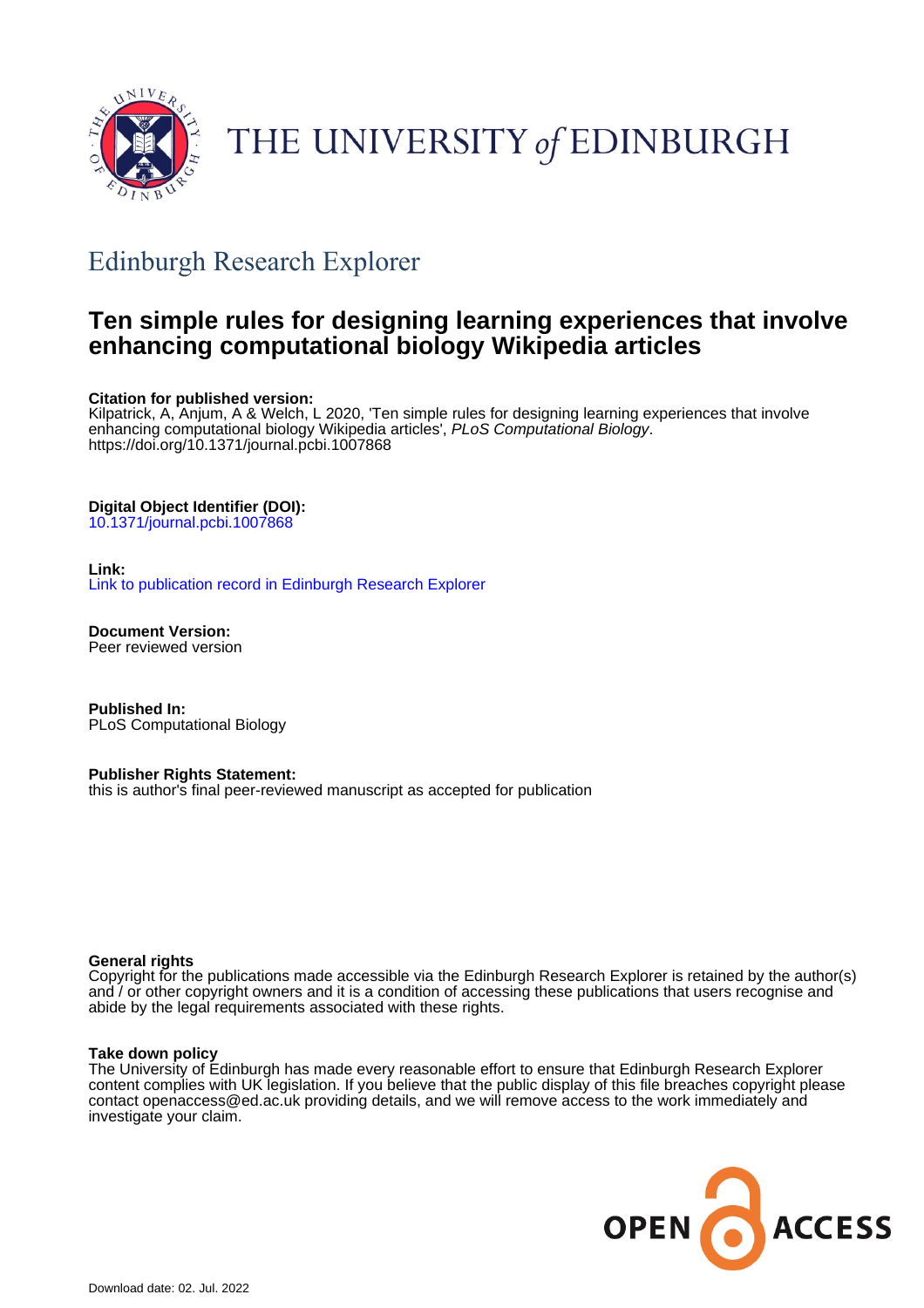### **Ten simple rules for designing learning experiences that involve enhancing computational biology Wikipedia articles**

Alastair M. Kilpatrick<sup>1,\*</sup>, Audra Anjum<sup>2</sup>, Lonnie Welch<sup>3</sup>

<sup>1</sup> MRC Centre for Regenerative Medicine, University of Edinburgh, Edinburgh BioQuarter, Edinburgh, United Kingdom

<sup>2</sup> Office of Instructional Innovation, Ohio University, Athens, Ohio, United States of America <sup>3</sup> School of Computer Science and Electrical Engineering, Ohio University, Athens, Ohio, United States of America

\* Corresponding author E-mail: alastair.kilpatrick@ed.ac.uk

#### **Introduction**

Wikipedia is the largest and most visited encyclopedia on the World Wide Web [1]. Wikipedia is frequently accessed as an educational resource in computational biology, with the articles on Bioinformatics and CRISPR being viewed 413,000 and 1.18 million times respectively in 2019 [2]. However, academics remain skeptical of Wikipedia as a reliable source of knowledge [3]. A common complaint by educators is the perceived lack of quality of information found on Wikipedia. Some educators also worry that the platform discourages deeper learner engagement, providing learners with a crutch instead of ways to engage in rigorous, secondary research within a discipline. Both of these concerns often overshadow the advantages of free and readily available knowledge. Given that Wikipedia is one of the most visited websites and an established platform for knowledge seekers, it makes sense to address these concerns and help learners make the most of what they would do anyway.

Mentored contributions from students to open platforms like Wikipedia offer opportunities for improved rigor, quality, depth, and reliability of the information indexed and makes it relatable to a wide audience. There have been stellar examples of such mentored contributions, resulting in well-curated additions to domain-specific knowledge amenable for consumption by both public and specialist audiences. For instance, educators around the world have mentored students to either improve or create Wikipedia articles and enter the annual International Society for Computational Biology (ISCB) Wikipedia Competition, a grassroots initiative designed to improve the coverage and depth of computational biology topics for [4,5]. Entries are judged based on the quality of writing, figures, and depth of subject knowledge [6]. Winning entries have included important topics in computational biology, such as chromosome conformation capture [7], molecular phylogenetics [8] and the Ruzzo-Tompa algorithm [9].

Some educators have gone further, replacing the writing of traditional term papers with the rigorous editing or creation of new articles in Wikipedia, resulting in class assignments which enhance a vital, publicly accessible resource of field-specific information. Trainees at 24 US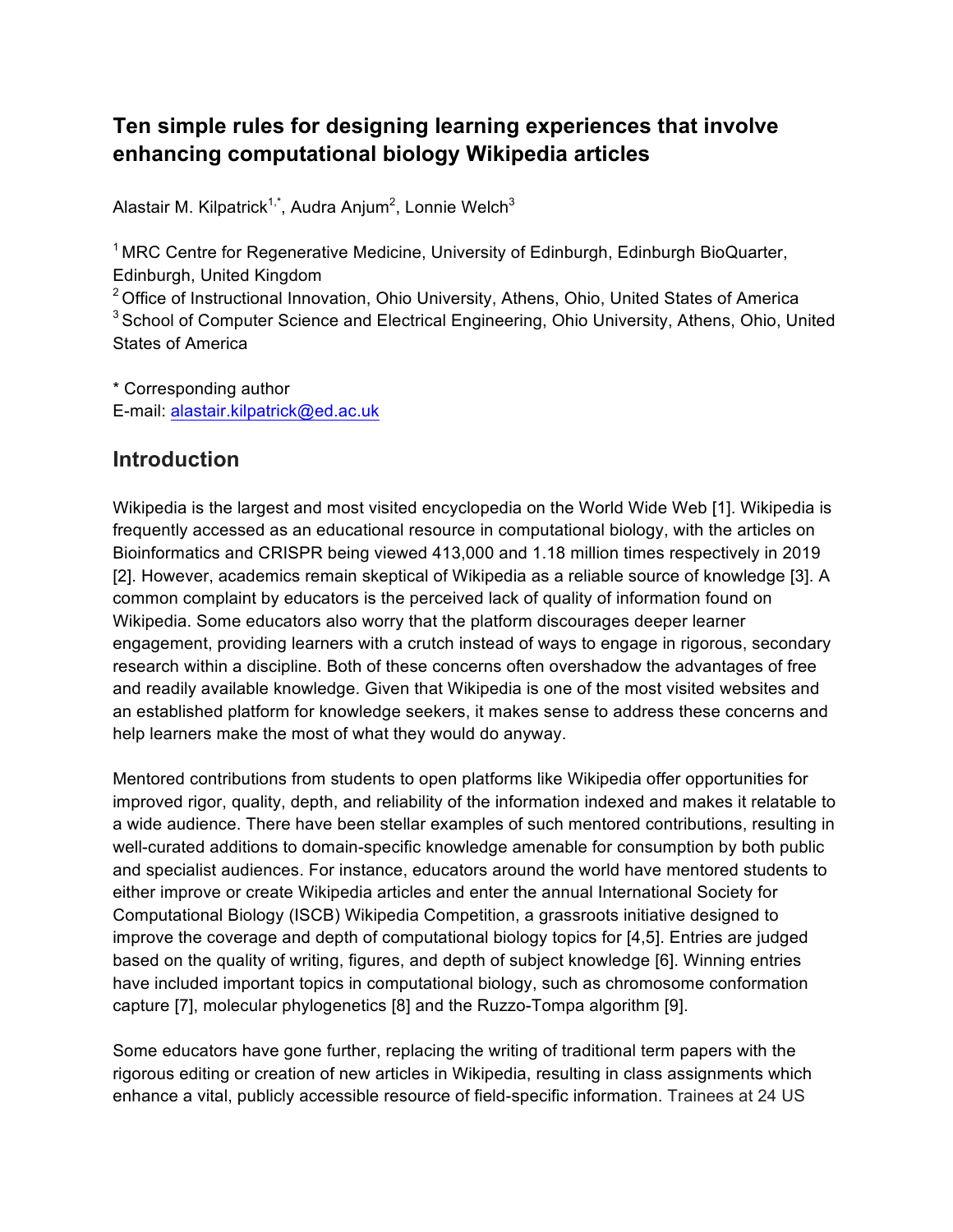universities participated in a pilot of the Wikipedia Education Program [10] during the 2010-11 academic year. A 2012 article reviewed the experiences of four professors who participated, each assigning trainees to write Wikipedia articles on a course topic in place of a term paper [11]. Although each professor tailored assignments to her/his particular class, all found the assignments "extremely useful" in improving trainees' learning. Similar positive outcomes have been reported in other studies, including larger introductory courses of over 100 learners [12]. While recognising that there may be an element of confirmation bias in these articles [3], there is an emerging consensus that is highly supportive of editing Wikipedia articles as part of a class curriculum. Scope of this work does not have to be limited to the traditional classroom. Using Wikipedia lends itself to a variety of learning and teaching contexts throughout the professional development path, including single-semester bioinformatics courses, short and intensive bioinformatics courses, and professional community service activities.

Although there are advantages to facilitating mentored student contributions to Wikipedia, bioinformatics educators face two main challenges in designing meaningful learning experiences. First, ensuring the quality of students' contributions to Wikipedia, and second, inculcating meaningful learning activities that align with intended outcomes. In addressing the first challenge, we highlight substantial evidence which shows that writing can be an effective tool to promote learning in the classroom [13]. A "writing-to-learn" pedagogical approach focuses on deepening understanding and improving long-term retention of content and concepts through writing activities [14,15]. The inclusion of varied writing activities in a computer science course compels students to be analytical and critical in their thinking, resulting in improved longterm retention of course content and greater awareness of different writing styles [16]. Therefore, integrating well-planned learning experiences and assignments centered around writing is key to ensuring the quality of Wikipedia contributions. It is especially important for science educators, as written communication is often underemphasized in scientific courses.

In addressing the second challenge, we propose that *authentic learning* may hold the key. Educational researchers have emphasized the value of authentic learning as a part of learnercentered teaching [17]. Authentic learning elements are already commonplace in computational biology curricula through the use of authentic databases, algorithms and research tools [18,19], and a Wikipedia-based writing project is a natural extension. Themes of authentic learning include (a) using real-world problems to engage learners in professional work, (b) providing inquiry activities that practice thinking skills and metacognition, (c) encouraging discourse among communities of learners, and (d) empowering learners through choices [20]. A Wikipedia-based writing activity offers a more authentic learning experience than a traditional term paper [21,22] and provides trainees with the opportunity to practice disseminating domainspecific knowledge to a broad audience while navigating the complexity and ambiguity of working through a real-life problem. Importantly, these learning outcomes overlap with core competencies from the ISCB's bioinformatics training and education framework [23,24].

The benefits of authentic learning experiences are well-documented; however, preparing for authentic learning may present logistical and instructional challenges [17,25]. Therefore, we present Ten Simple Rules for bioinformatics educators who wish to use the enhancement of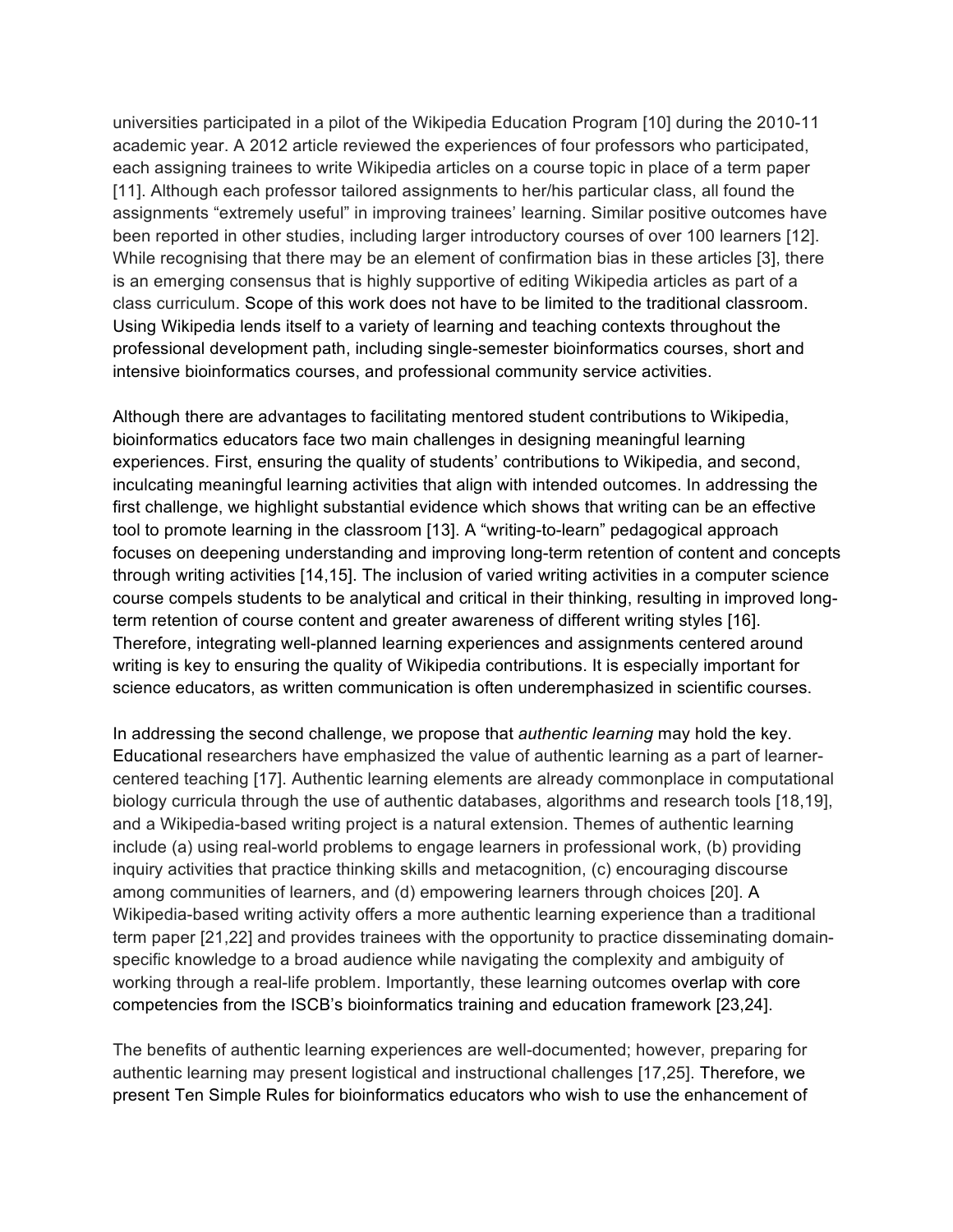Wikipedia articles as a class project. These rules extend previously published rules for editing Wikipedia more generally [26]; we recommend following these previous rules, which remain an excellent foundation for Wikipedia editing.

### **Rule 1: Use Wikipedia to foster ISCB core competencies**

Since 2014, the Curriculum Task Force of the ISCB Education Community of Special Interest (COSI) has sought to define, apply, evaluate and refine *core competencies*: proficiencies which are desirable for learners to attain in order to succeed in a breadth of careers in the field of bioinformatics [23,24,27]. A relevant subset of the ISCB core competencies is presented in **Table 1**. You should consider how your courses currently provide training in these competencies and how these competencies could be fostered by incorporating Wikipedia-based elements.

| Label          | <b>Competency</b>                                                                                                                                                                 |
|----------------|-----------------------------------------------------------------------------------------------------------------------------------------------------------------------------------|
|                | GUI/Web-based computing skills appropriate to the discipline (e.g., effectively use<br>bioinformatics and analysis tools through the web).                                        |
|                | Local and global impact of bioinformatics and genomics on individuals,<br>organizations, and society.                                                                             |
| M              | Professional, ethical, legal, security, and social issues, and responsibilities of<br>bioinformatics and genomic data in the workplace.                                           |
| <b>N</b>       | Effective communication of bioinformatics and genomics problems/issues/topics<br>with a range of audiences, including, but not limited to, other bioinformatics<br>professionals. |
| $\overline{O}$ | Effective teamwork to accomplish a common scientific goal.                                                                                                                        |
| P              | Engage in continuing professional development in bioinformatics.                                                                                                                  |

**Table 1. Selected ISCB bioinformatics core competencies.**

This table provides a subset of the current ISCB bioinformatics core competencies relevant to enhancing computational biology Wikipedia articles as a class project (the competency labels correspond to those used by Mulder, *et al.* [24]).

The ISCB core competencies were first defined by surveying bioinformatics core facility directors, career opportunities and existing bioinformatics curricula [27]. In their latest iteration [24], these competencies are divided into three categories: biological, computational, and professional. Without being prescriptive, the ISCB core competencies provide a framework in which best practices in bioinformatics education can be identified.

The extent to which domain-specific (i.e., biological and computational) core competencies are achieved by learners depends on the scope of your course or training sequence. Incorporating a Wikipedia-based writing element affords learners the opportunity to develop core competencies which emphasize professional skills while enhancing both domain knowledge and writing abilities. These core competencies have transferable elements that will be beneficial in a trainee's career, regardless of her eventual chosen field.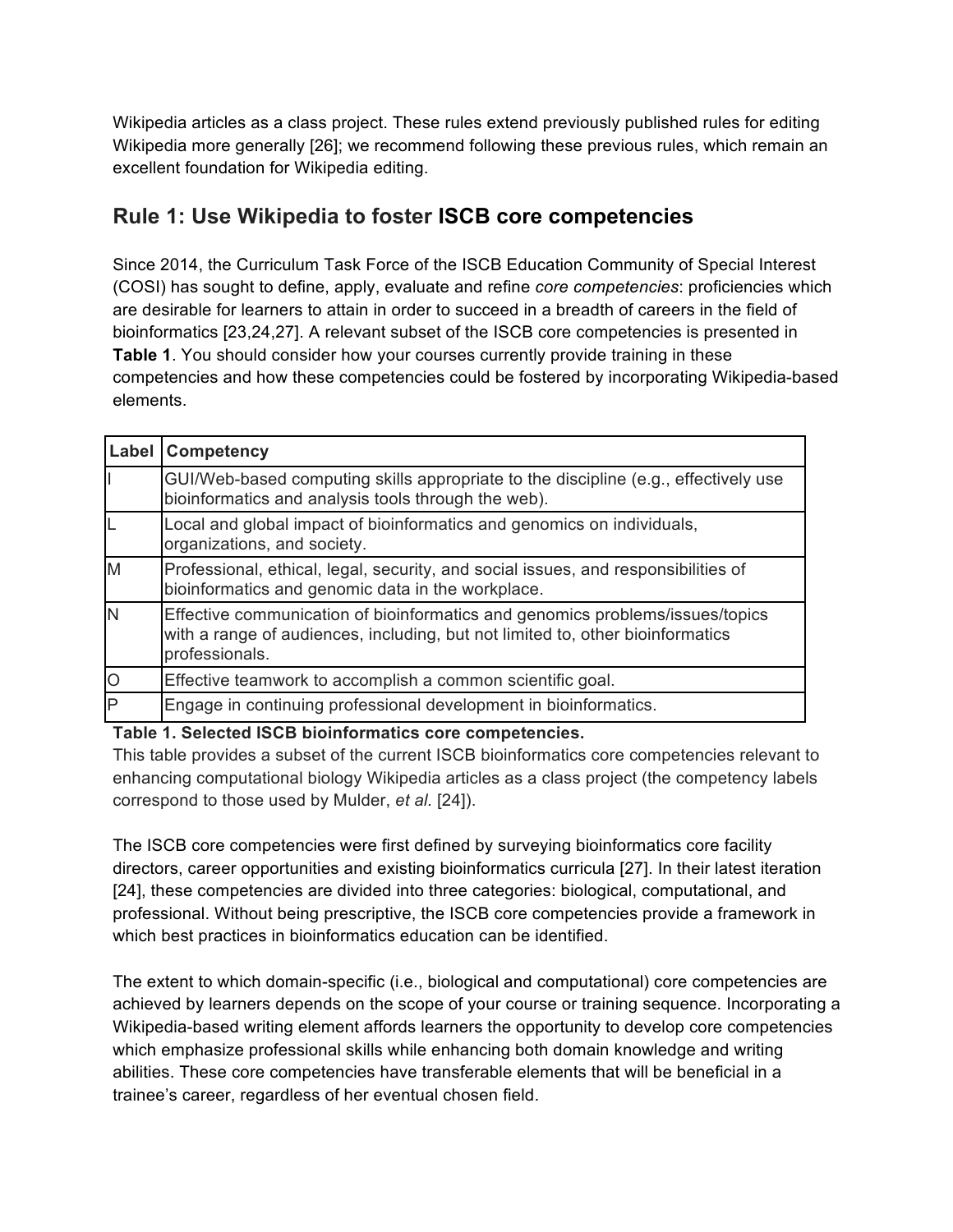Each of these competencies is further discussed below. However, here we highlight competency N, a competency which is often neglected in the bioinformatics classroom. Leveraging the worldwide reach of Wikipedia as a platform for trainees' writing will be beneficial in promoting effective communication of bioinformatics topics to an audience of varying expertise.

#### **Rule 2: Draw inspiration from the experiences of other educators**

Several academic reviews of class projects involving editing Wikipedia articles are available for inspiration and guidance. In addition to the Wikipedia Educational Program, other reviews include that of a month-long undergraduate class project in chronobiology at Washington University in St. Louis [28] and a graduate seminar in plant-animal interactions at the University of Florida [29]. The latter article presents a flow chart illustrating a potential process for editing Wikipedia articles as a semester-long class project. These reviews provide useful guidance for educators planning Wikipedia-based writing tasks. For further inspiration, here we briefly detail the experience of one of the authors. In place of writing a final term paper, students in an upperlevel, one semester Bioinformatics Tools course at Ohio University were asked to enhance a Wikipedia article relating to computational biology. The project began with an introduction to the Wikipedia writing genre (see **Rule 7**). Subsequently, students were required to make three iterative revisions to their chosen article, receiving feedback from both their coach and their peers after each revision. Peer feedback considered the clarity of writing, the perceived depth of knowledge of the subject area, and the quality of additional media (e.g., figures) used to enhance the article. At the end of the project, students were encouraged to submit their articles to the ISCB Wikipedia Competition.

In addition to the overall goal of learning about a bioinformatics-related topic, students learned how to critique articles, enhanced their writing and editing skills, improved their awareness of available resources, and contributed to the international bioinformatics community. Feedback from the students at the end of the semester was positive overall. One student who edited an article relating to a bioinformatics algorithm reported that "*[I] felt that many subtle details of the problems relat[ing to] my topic only really came to my attention when I attempted to write [them] down in words. It was after I finished editing the article that I truly understood every bit of the [algorithm]*". Another commented that writing for Wikipedia's non-expert audience "*encouraged me to develop a broader knowledge of the subject, and to think about how I would explain it clearly to other people*". Two articles developed in the class won awards in the 2016-17 ISCB Wikipedia Competition [30], with enhancements to the Smith-Waterman algorithm article [31], which included a novel animated illustration of how the algorithm is applied to example data, awarded first prize.

#### **Rule 3: Design a learning experience that aligns with your curriculum**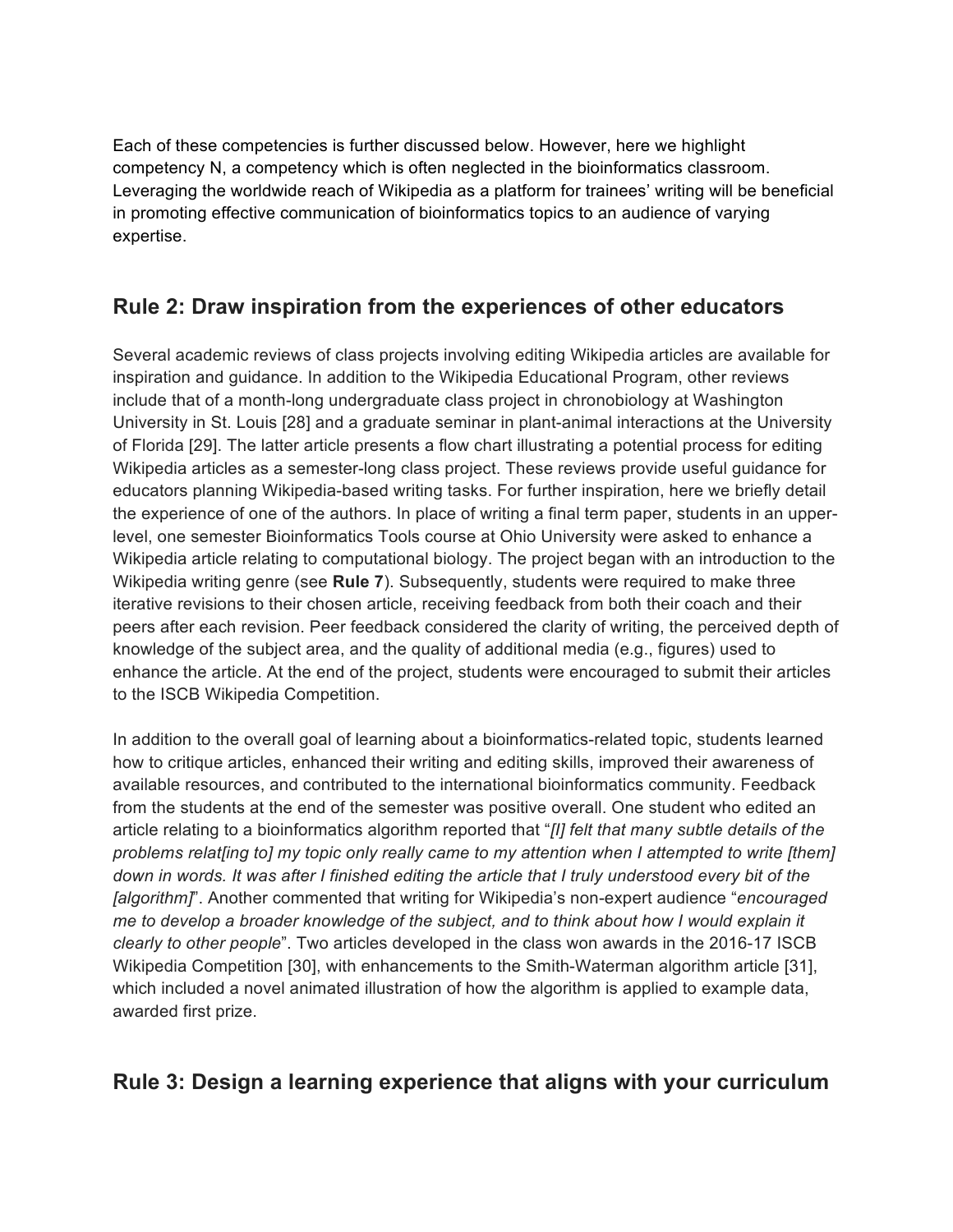Maximizing the potential of using Wikipedia requires careful, intentional planning. Designing experiences for learners is best done when attention is paid to alignment with overall teaching goals. Backward design approaches to curriculum development (i.e., beginning with the end goal in mind) ensure that your curriculum design decisions match your intended outcomes [32]. We caution against trying to fit a Wikipedia-based writing assignment into your existing curriculum without considering whether there is enough time for each component of the project to be done well.

A helpful exercise in thinking about how trainees may benefit from a Wikipedia-based assignment is to picture a student standing in front of you at the end of your course. This student received the best possible grade. What can the student do now, as a result of completing your course? What new skills can this student demonstrate? How did a Wikipediabased project contribute to this change in the student?

The answers to these questions will form your goals, or learning objectives, for the experience. Working backward from there, you can determine what materials, practice, and feedback learners will need to reach these goals. For example, if your goal for the assignment is that learners will be able to *describe, infer, compare or synthesize genomics concepts,* then as part of your approach to helping learners reach this goal, you may wish to have learners edit and contribute to Wikipedia articles in genomics, with a particular emphasis on articles that compare genomic concepts.

If Wikipedia editing is to form a significant portion of your course assessment, it will be wise to plan a multi-phase, scaffolded learning process, which builds from article review and minor edits, towards independently editing or creating an article. **Rules 4-8** provide guidelines for such a multi-phase process.

### **Rule 4: Select specific articles**

The choice of Wikipedia articles to be edited is an important decision that depends greatly on your course outcomes. If your desired outcomes are more writing-focused, then it will make sense to choose less fully-developed articles, which would benefit greatly from editing. In this case, reviewing and assessing the quality of existing articles could be a useful collaborative classroom activity. Alternatively, if the course is focused on a more narrow topic within computational biology, it makes sense to choose articles which fall within this topic.

Article selection may be guided by Wikipedia's Release Version Tool, which ranks articles relating to computational biology by quality and importance [33]. Article quality is graded according to Wikipedia's content assessment scale and judged by Wikipedia editors [34]. Computational biology articles may also be ranked by popularity, based on recent page views [35]. You may prefer to curate a focused set of articles for learners to choose from rather than allowing free choice from all computational biology articles.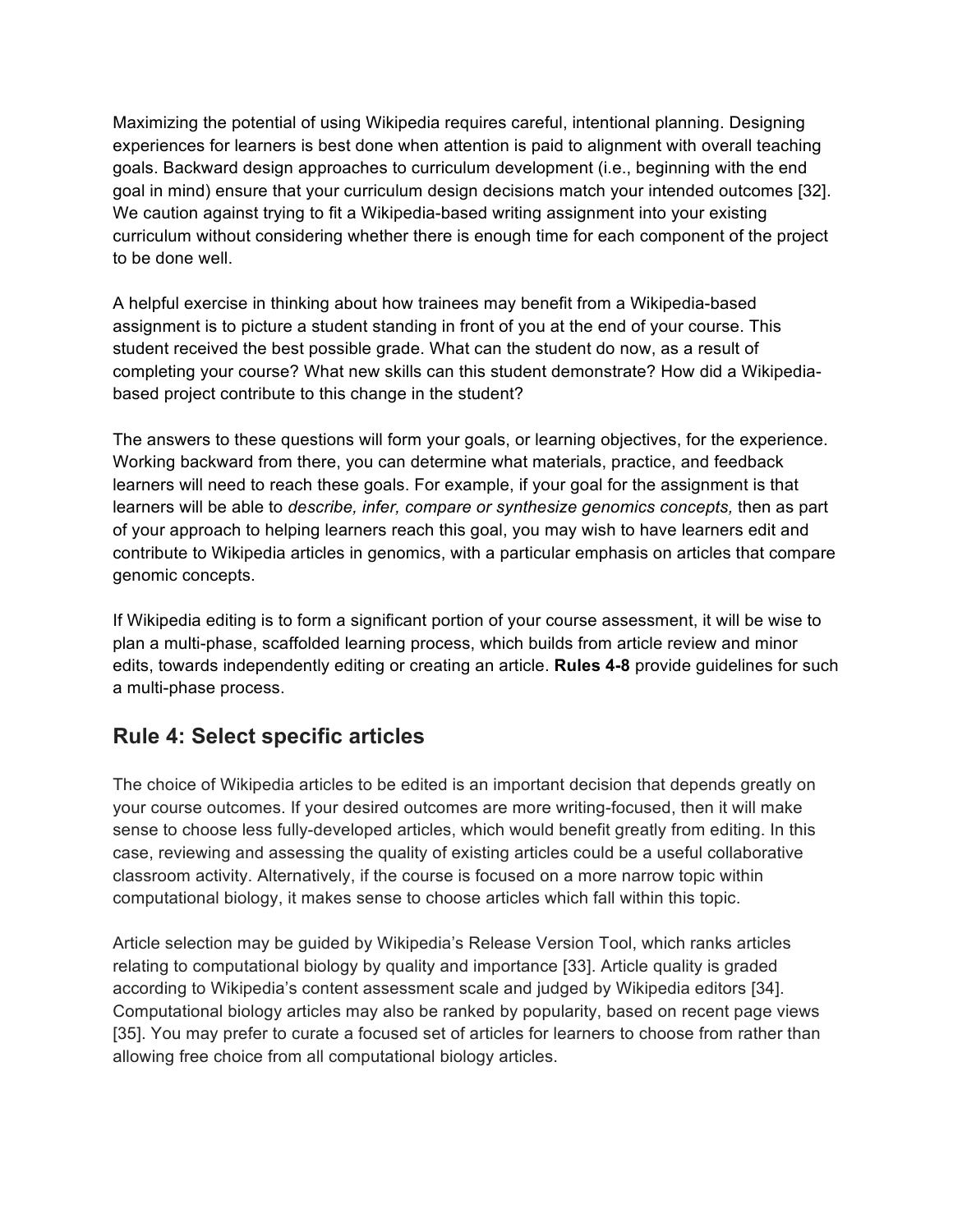However, allowing learners to choose their own articles may encourage greater participation than if they are assigned an article. The Wikipedia-based assignment itself meets characteristics *b, c,* and *d* of authentic learning activities [36] because it responds to real-life contexts that do not have single or unique solutions; is directed toward a real audience; and provides new information. Alignment with characteristic *a* - the personal frame of reference - can also be satisfied when learners are allowed to choose their articles, define the problem, and select a solution path [20]. For example, a student in the Bioinformatics Tools course described in **Rule 2** chose to enhance a biographical article about bioinformatics pioneer Margaret Oakley Dayhoff. The human interest element of this project allowed the learner to connect with bioinformatics technology and with the Wikipedia editing project in a very personal way, leading to a significant volume of high quality edits to the article. In particular, an outstanding request for additional citations dating from February 2013 was resolved and relevant images were added to the article [37].

One additional consideration may be the languages spoken by your trainees, since improving articles in multiple languages will maximise public accessibility of their chosen topics. For instance, the enhancements made to the Smith-Waterman algorithm article mentioned in Rule 2 were simultaneously made to the corresponding article in the English and Chinese Wikipedias, and previous ISCB Wikipedia Competition winners have made contributions to the Spanish Wikipedia. Beyond computational biology, the Wikipedia Education Program has also published case studies for translation assignments [38]. Though it is difficult to assess the veracity or quality of work done in a language you do not know, contributions made in tandem to English and non-English articles (or in any pair of languages) encourage discourse on computational biology topics among those who do not speak English, which is considered to be the scientific *lingua franca* [39].

#### **Rule 5: Set clear assessment expectations**

In keeping with Wikipedia's philosophy of openness and its guidelines regarding article quality, we recommend designing and distributing a rubric specific to assessing the Wikipedia contributions of learners. Just as the editing or creating of a Wikipedia article is different from a traditional writing assignment, so the assessment will also be different [40]. Providing your learners with an assessment rubric will help them to understand your expectations for the assignment and will allow them to self-evaluate and reflect on their performance. For educators, having such a rubric also removes a significant amount of guesswork from assessment.

In addition to the aforementioned guidelines for assessing article quality on Wikipedia, the Wiki Education Foundation (which promotes the integration of Wikipedia into coursework by educators in Canada and the United States) provides a sample assessment rubric [41] which defines characteristics of assignments from an educational perspective, from "poor" through "excellent". You will likely want to tailor this sample rubric to your particular assignment; however, the rubric should still reinforce, rather than contradict, Wikipedia's own rules and style [42]. It is important to emphasize that the unique features of this textual genre offer learners the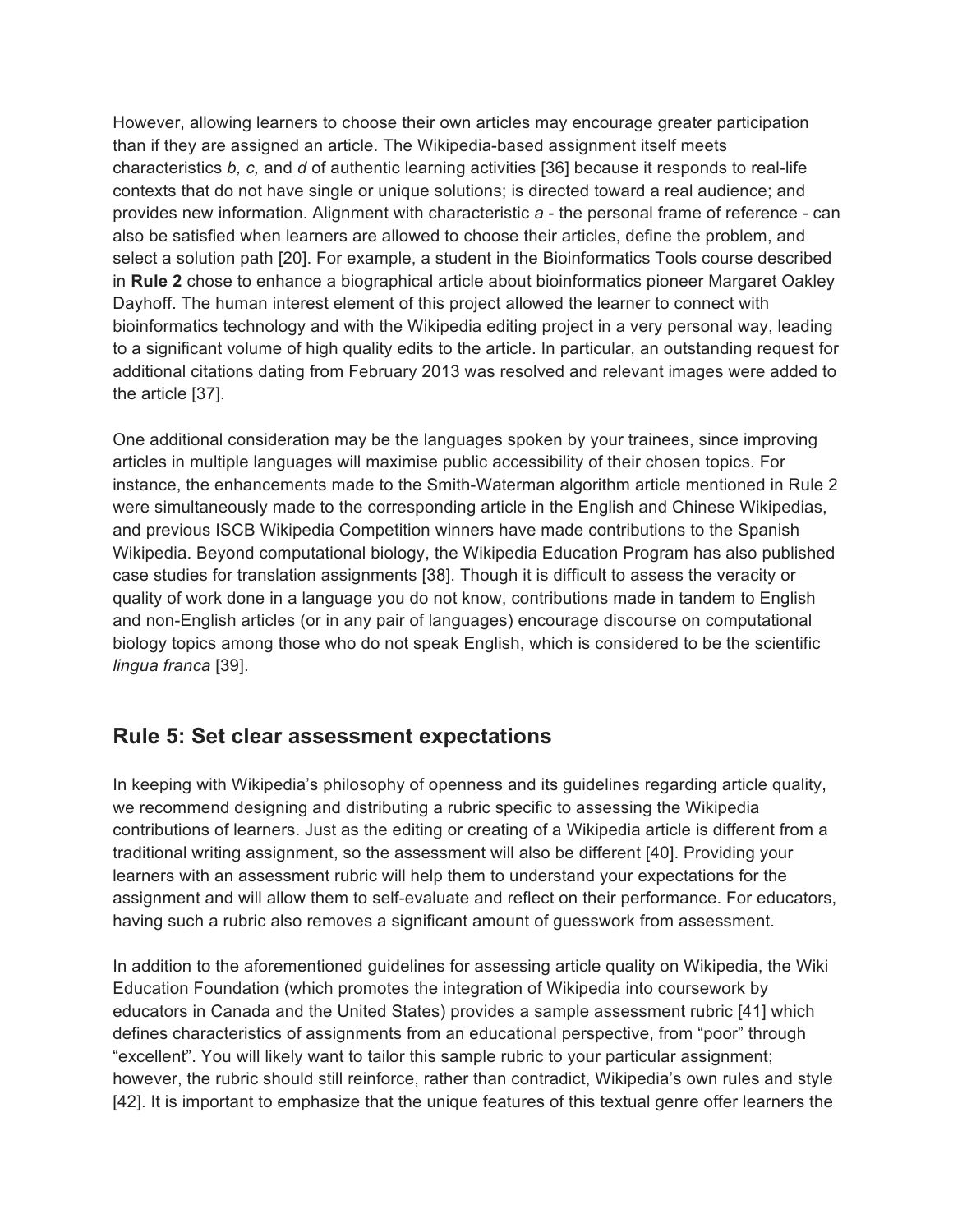opportunity to focus on the quality of their message, rather than meeting an arbitrary word count. ISCB core competency N, relating to the effective communication of bioinformatics and genomics topics with a range of audiences, is particularly relevant here (see **Table 1**).

If the rubric has been consulted throughout the assignment, then there should be few surprises when it comes to the final grading. A vital difference in assessment is that, since Wikipedia articles are 'living' documents, the edits of trainees may not be reflected in the article at the time of assessment. However, nothing is ever lost on Wikipedia [40]! We recommend using the article history to extract the contributions made by the trainee and carefully and fairly assess her contributions, not only on edits which remain in the current article, but also edits which may have been deleted or modified [42]. This approach may take longer than assessing a traditional term paper, which is wholly the work of the learner; one solution is to have the learner also document her edits, and present this as part of the submitted assignment.

### **Rule 6: Provide learners with informative examples**

Once you've set the expectations for the assignment, it is important to make sure learners understand those expectations and how to meet them. To do so, we recommend a two-step process. First, provide examples of both good and bad contributions, and second, have learners use your evaluation criteria to evaluate current articles. Providing robust models that illustrate specific features (see **Rule 7**) is an important part of writing pedagogy [43], and this is a first step in the process.

A helpful resource for locating examples of good Wikipedia articles specific to computational biology is Wikipedia's Release Version Tool [33]. The article quality grades in this list are generated based on appraisals using the Wikipedia Content Assessment Scale discussed in **Rule 4**. From here, it is possible to find articles that are already in a good state (or in a poor state). A guided exercise to help learners understand the evolution of an article might include finding a good article, or even an ISCB award-winning article [44], and dissecting its editing history. Such an activity can help learners visualize potential improvements to currently underdeveloped articles. A next step might be to have learners practice using your rubric or evaluation criteria to evaluate good and bad articles, either as they currently appear, or as they did at some point in the past.

Additionally, it may be helpful to introduce learners to the Wikipedia 'talk' pages, which are administrative pages associated with each article. Editors use these pages to discuss the content, edits, and needs of articles. For example, the talk page for the Margaret Oakley Dayhoff article referenced in **Rule 4** contains justifications for past edits as well as recommendations for improvement that would be appropriate for an article that is of interest not only to those in computational biology, but also to those who follow biographies or women's history. Though they are sometimes underused, it is helpful to highlight these resources to learners so they can understand the expectations of different kinds of articles and their editors.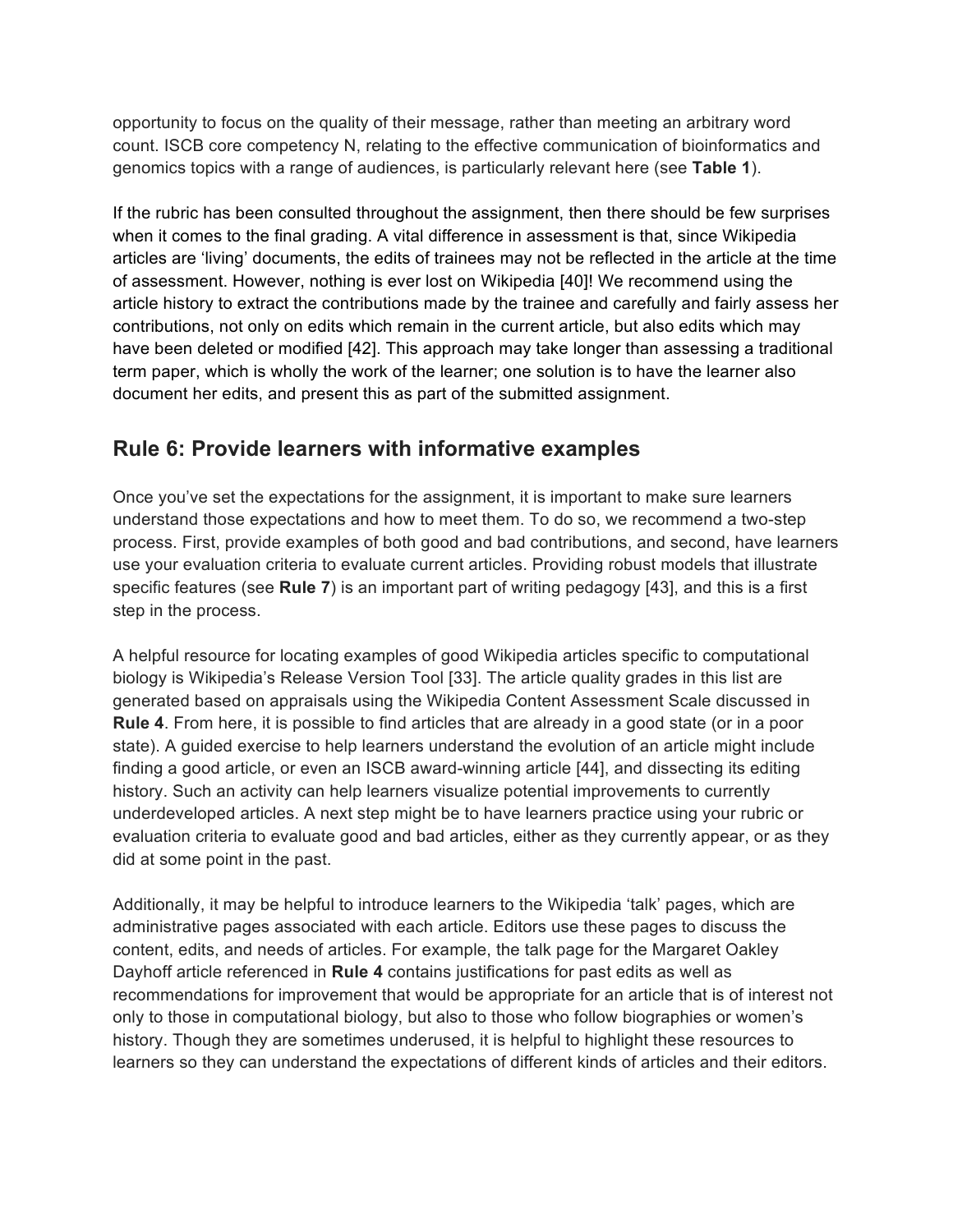The degree of depth required at this stage depends on your learners. Students with more advanced writing skills may be able to readily appraise the current state of a Wikipedia article, while other students may require additional practice with more frequent teacher- or mentordirected feedback.

### **Rule 7: Offer guidance on genre-specific writing for Wikipedia**

Learning how to write in a new genre or with different conventions can be a daunting task. While your learners may have significant experience writing in an academic setting, it is important to note that a Wikipedia-based writing assignment has some unique aspects--intended audience, source selection, and discourse patterns, for example-- which contrast with a traditional term paper. There is also an inherent difference in the approach to collaborative writing and the types and immediacy of feedback (see **Rule 8**). A learner's awareness of the differences between writing styles relates to ISCB core competency N (see **Table 1**).

The "Five pillars" are Wikipedia's most fundamental principles [45,26]; the second "pillar" covers writing in a Wikipedia-appropriate style. We recommend that your trainees begin by reading the 10 Simple Rules for Editing Wikipedia [26] and completing one of the online courses for new Wikipedia editors [46,47]. The Wikimedia Foundation has also provided guidance on why writing for Wikipedia requires a different skill set than writing a traditional term paper [42]. Sharing these resources with your learners at the start of their learning experience will help to underline the differences and commonalities when writing for Wikipedia.

One important feature which distinguishes Wikipedia articles from academic articles or term papers is that original research is strictly not allowed, and primary sources are rarely used. To the surprise of some learners and especially educators (usually more accustomed to writing for journal papers), this policy may extend to primary source articles appearing in peer-reviewed journals, which should still be cited with care. Information added to Wikipedia should be based on reliable and published secondary or tertiary sources. For scientific topics, these are usually review articles. For computational biology in particular, this creates a dilemma due to the fastmoving pace of the field. However, waiting for secondary sources on a particular topic helps to establish its notability (without which, articles may be swiftly deleted). The absence of review articles may also identify writing opportunities for educators and for advanced learners.

The technical differences when writing for Wikipedia necessitate additional considerations and learner training activities. For instance, some Wikipedia editing features can only be accessed through Wikipedia's markup language, Wikitext, which is different from traditional wordprocessing software. We recommend suggesting to learners that they learn to use Wikitext, in the same way they may learn other similar tools, such as LaTeX; note that such web-based computing skills relate to ISCB core competency I (see **Table 1**). Learners can take low-stakes opportunities to practice the technical requirements of Wikipedia editing by experimenting in the Wikipedia Sandbox [48].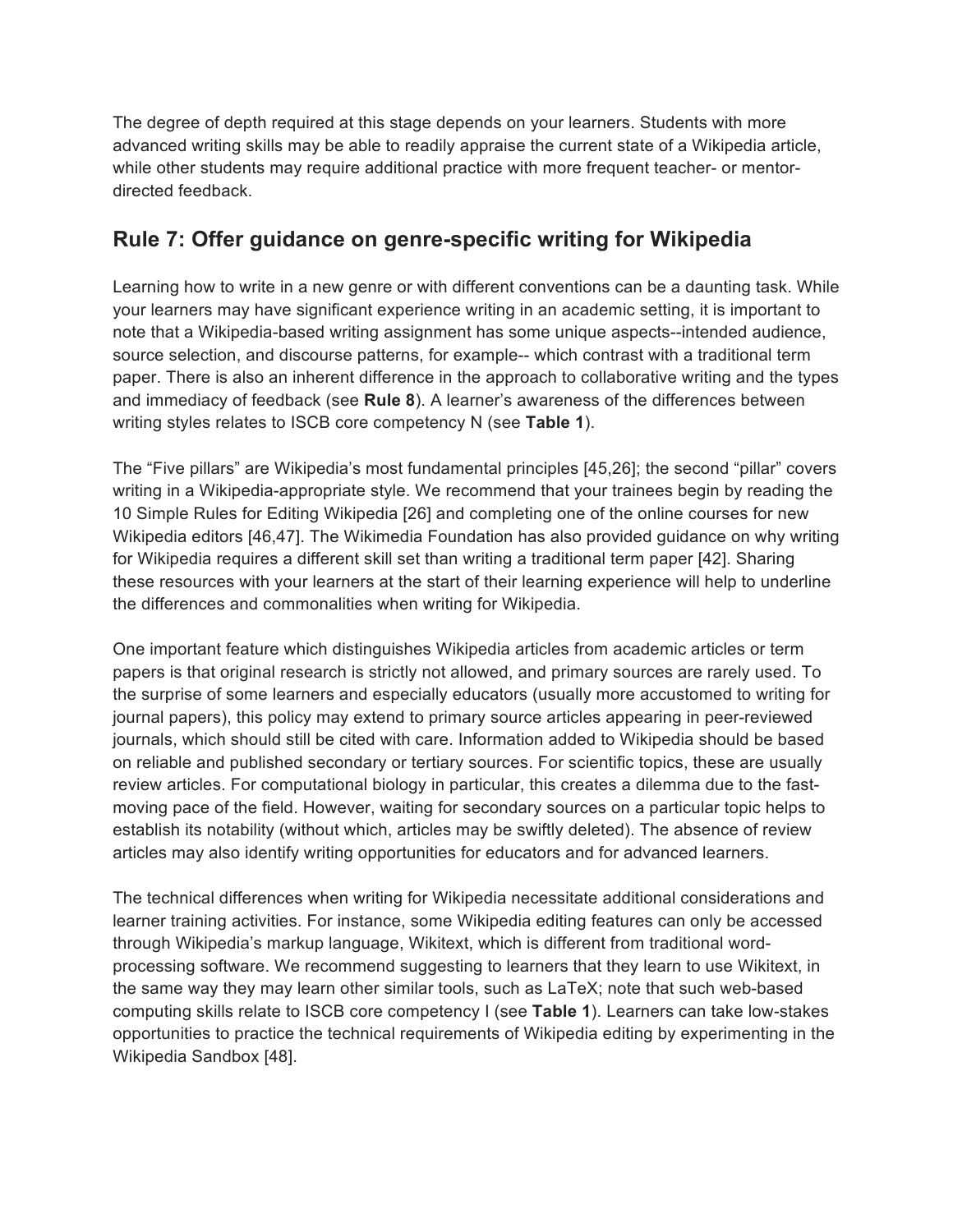#### **Rule 8: Encourage learners to recognize that feedback is a gift**

Good feedback is a gift [49]. Wikipedia-based writing projects offer a rare opportunity for learners to receive *authentic feedback* on their writing from subject-matter experts who serve as Wikipedia editors. Unlike a traditional term paper, which often is reviewed only by an instructor and/or peers, a Wikipedia article is a 'living document,' monitored by editors who strive to provide consistent, accurate, and appropriate domain knowledge to readers. In doing so, the editors offer a form of evaluative (rather than descriptive) feedback that learners may not be accustomed to receiving.

To equip learners with the capacity to accept and make effective use of this authentic feedback, we recommend four strategies: (a) engage learners in the selection of articles to be edited (see **Rule 4**), (b) create an iterative cycle of editing and feedback with multiple revisions, similar to the revision cycles for scientific journal articles, (c) help learners discern feedback that is useful from feedback that is not useful, and (d) create opportunities for learners to provide quality feedback via peer review activities. These strategies engage learners in types of teamwork which align with ISCB core competency O (see **Table 1**). Educators will benefit from the authentic feedback of other Wikipedia editors, by partially 'crowdsourcing' their assessment of learners' knowledge, since obvious errors will generally be swiftly reverted and plagiarised text will be removed (usually automatically, by one of Wikipedia's software 'bots').

While most feedback will be constructive, it is important to remember that occasional conflicts may arise despite good faith on both sides. Indicating to regular editors that articles are being modified as part of a class assignment by using Wikipedia's "educational assignment template" [50] may encourage those editors "not to bite the newbies" [51]. In a previous set of Ten Simple Rules, Dashnow, *et al.* asked "how would Darwin have handled a Wikipedia edit war?" [52]. While this was asked in jest, we recommend that you give some forethought as to how you will deal with potential conflicts involving your learners and other Wikipedia editors. Wikipedia has a comprehensive dispute resolution procedure [53]; we suggest becoming familiar with this resource before such conflicts arise.

It should be emphasized that embracing constructive feedback and resolving conflicts in an ethical and considered manner are important parts of learners' continuing professional development and are useful skills for interacting with journal article reviewers and thesis examiners, as well as in many contexts outside of academia. These skills fall under ISCB core competency M (see **Table 1**).

#### **Rule 9: Connect learners with the wider Wikipedia community**

Wikipedia is almost entirely community-led. Instead of having learners edit in a bubble, encourage them to connect with the wider Wikipedia community, including across languages. Making these connections will demonstrate to learners that their writing will be seen globally and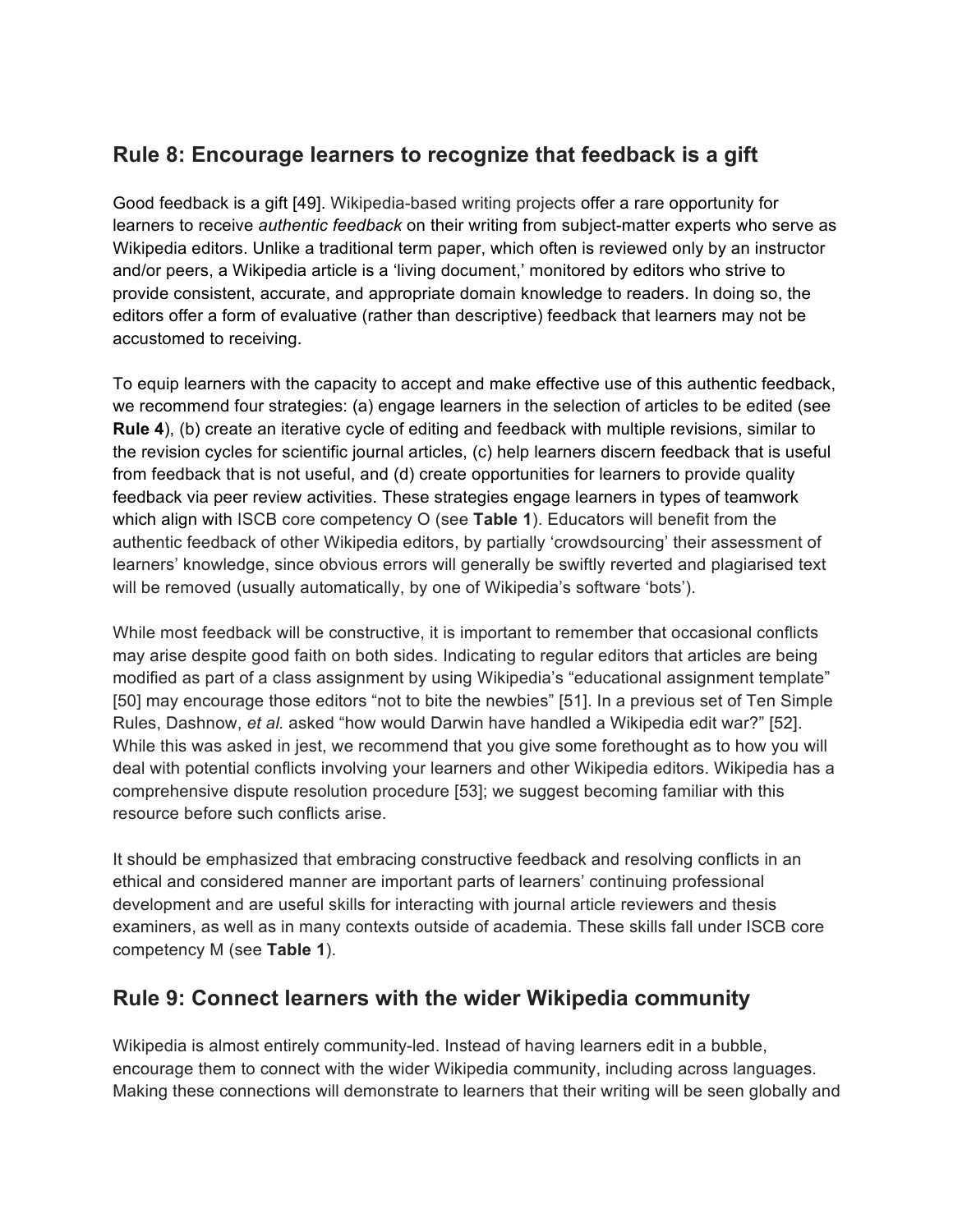should encourage them to consider the impact of their work in a wider context. Indeed, it has been observed that once a learner's edits become live on Wikipedia and indexed in search engine results, they begin to realize that "there is agency to sharing their scholarship with the world" [54]. Of course, if you are not already registered with Wikipedia, we recommend doing so and spending some time editing Wikipedia and connecting with the community. The Wikipedia School and University projects page collects information about Wikipedia class projects and is home to a community of Wiki-friendly educators [55].

We also recommend joining the Computational Biology taskforce of WikiProject Molecular Biology. This taskforce, previously known as WikiProject Computational Biology [30], is an international community of Wikipedia editors formed in 2007 to organize and improve the roughly 1,500 Wikipedia articles relating to all aspects of computational biology and bioinformatics.

We encourage educators and learners alike to remain engaged with Wikipedia after their project, since they have subject-specific expertise which is enormously valuable for Wikipedia. For learners in particular, remaining engaged with Wikipedia can provide an additional channel to keep up to date with new developments in a topic area in which they are interested. Topic Pages are a collaborative initiative between PLOS journals and Wikipedia [56] for review-type articles on subjects which are not covered in Wikipedia. These articles are published simultaneously on Wikipedia and in a PLOS journal and would be an ideal follow-up activity, especially for advanced learners. These connections and longer-term engagement with the Wikipedia community, and the consideration of the wider impact of a learner's work align with ISCB core competencies L and P (see **Table 1**).

#### **Rule 10: Share outcomes with other educators**

After your learning experience is complete, take some time to reflect on the activity and share the outcomes with other educators. There are three major outcomes to be considered: (i) the impact of the project on the learner and the scale of the contribution to the public's knowledge of computational biology, (ii) the design of the learning experience and how it can be improved, and (iii) how to share what you have learned to aid future educators.

The principal focus of your reflection should be on what learners have gained from completing a Wikipedia-based assignment. As discussed in **Rule 3**, it is helpful to consider how learners would benefit from such an assignment; this benefit may be measured. In addition to the specific learning outcomes of your course (e.g., the improved depth of knowledge about bioinformatics algorithms in a technical course), consider the growth of learners in general and transferable skills attained. The ISCB core competencies presented in **Table 1** may be useful for measuring these, especially when paired with a hierarchical model for classifying learning objectives (such as Bloom's taxonomy [24,57]).

After completing their assignment, each trainee will have made some concrete contributions to the public's knowledge of computational biology [3]. Wikipedia's article quality ratings [34] may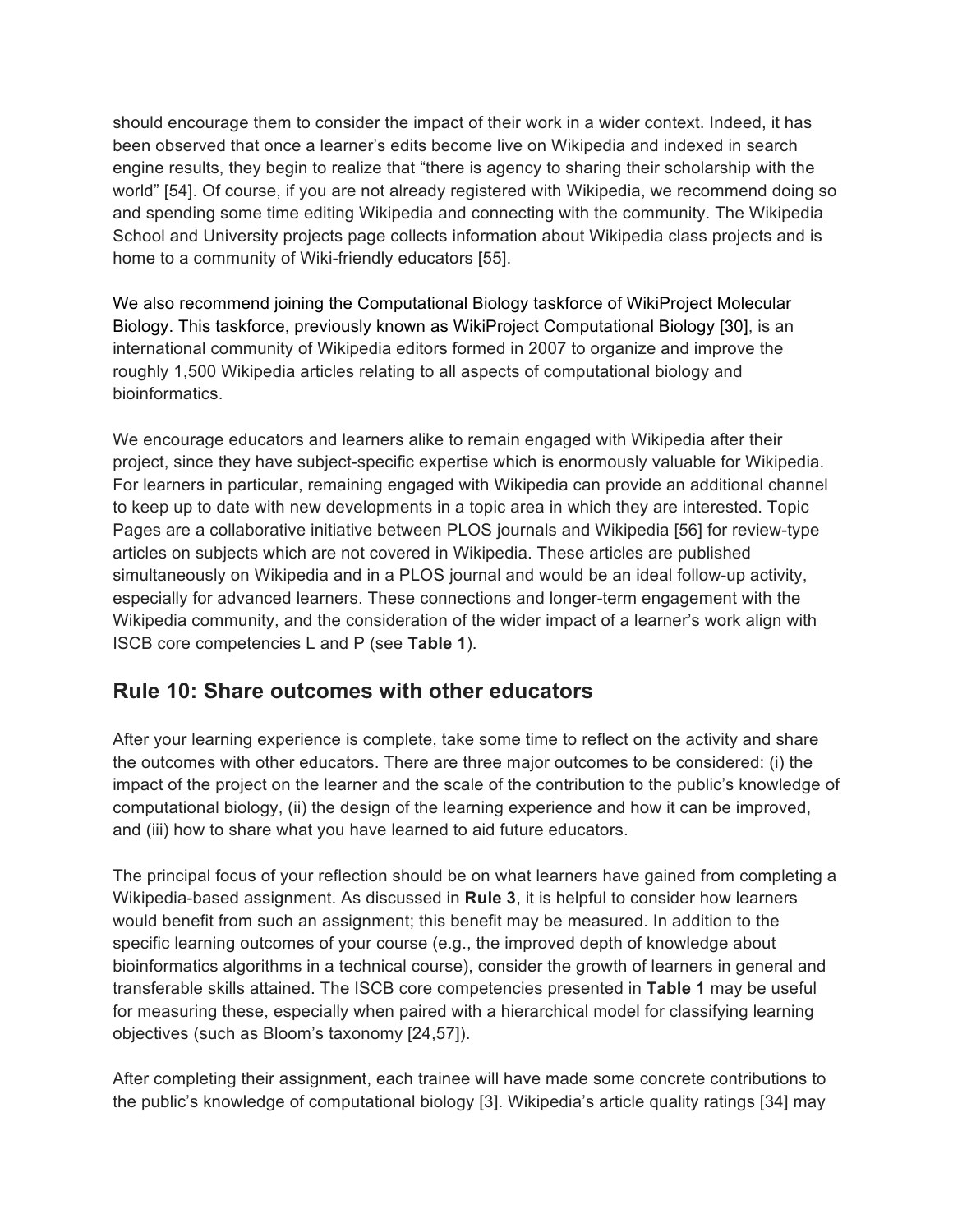help quantify the improvements. Due to the nature of Wikipedia, the learner's edits may last for years or may be changed by tomorrow. A high turnover of edits may be expected when writing about a fast-paced field such as bioinformatics; however, it is worth attempting to define the qualities of lasting edits and promoting these in future learning experiences, including future iterations of the course.

This previous point may guide reflection on the design of the learning experience. Inevitably, some aspects of the project will have been more successful than others, and we encourage an iterative approach to refining your learning experience. For instance, was there a significant variation in the quality of edits made by different learners, which might be remedied by a groupbased element in future assessments? This iterative refinement of the project will be easier if the details of the entire process have been documented. Here, identifying and improving a single aspect of the project will be more successful than modifying many features at once.

Documenting and sharing your experiences and course materials with other educators demonstrates a commitment to Wikipedia's ethos of openness and may encourage other educators to implement similar projects, continuing and expanding the cycle of knowledge transfer. This documentation may range from an informal write-up on Wikipedia, through resource sharing via the open Zenodo repository, to a short report submitted to a journal such as the *ISCB Community Journal* or presentation at the annual meeting of the ISCB Education COSI [58]. A deeper evaluation of your learning experience may be submitted as an educational review; we suggest involving your trainees as co-authors: the review by Chiang, *et al.* is an excellent example of this [28]. We also recommend that trainees submit improved articles to the ISCB Wikipedia Competition [4,5]; as well as recognition from an international scholarly society, there is an additional financial incentive in the form of awards presented (at the Intelligent Systems for Molecular Biology conference) to the editors who have made the best improvements to their chosen article.

#### **Conclusion**

There is an emerging consensus that editing Wikipedia articles as part of a class curriculum has lasting benefits far beyond the classroom. The scientific academic community remains wary of its relationship with Wikipedia [59], yet Wikipedia continues to be a first reference for many learners searching for information on unfamiliar topics. Both academia and Wikipedia would benefit from a stronger relationship and we believe that, for academics, improving Wikipedia articles represents not only an educational opportunity, but a professional responsibility [29,60].

The increasing pace of the field of computational biology means that the many important Wikipedia articles are outdated or incomplete; as of July 2017, 80% of relevant articles had a Wikipedia quality rating of "start" class (articles which are developing but are essentially incomplete) or lower [30]; this state has persisted through the time of writing this article. We hope educators in computational biology will adopt the simple rules set out above to simultaneously enhance the learning of their students and improve a vital public resource for their profession. We believe that the replacement of traditional class projects with Wikipedia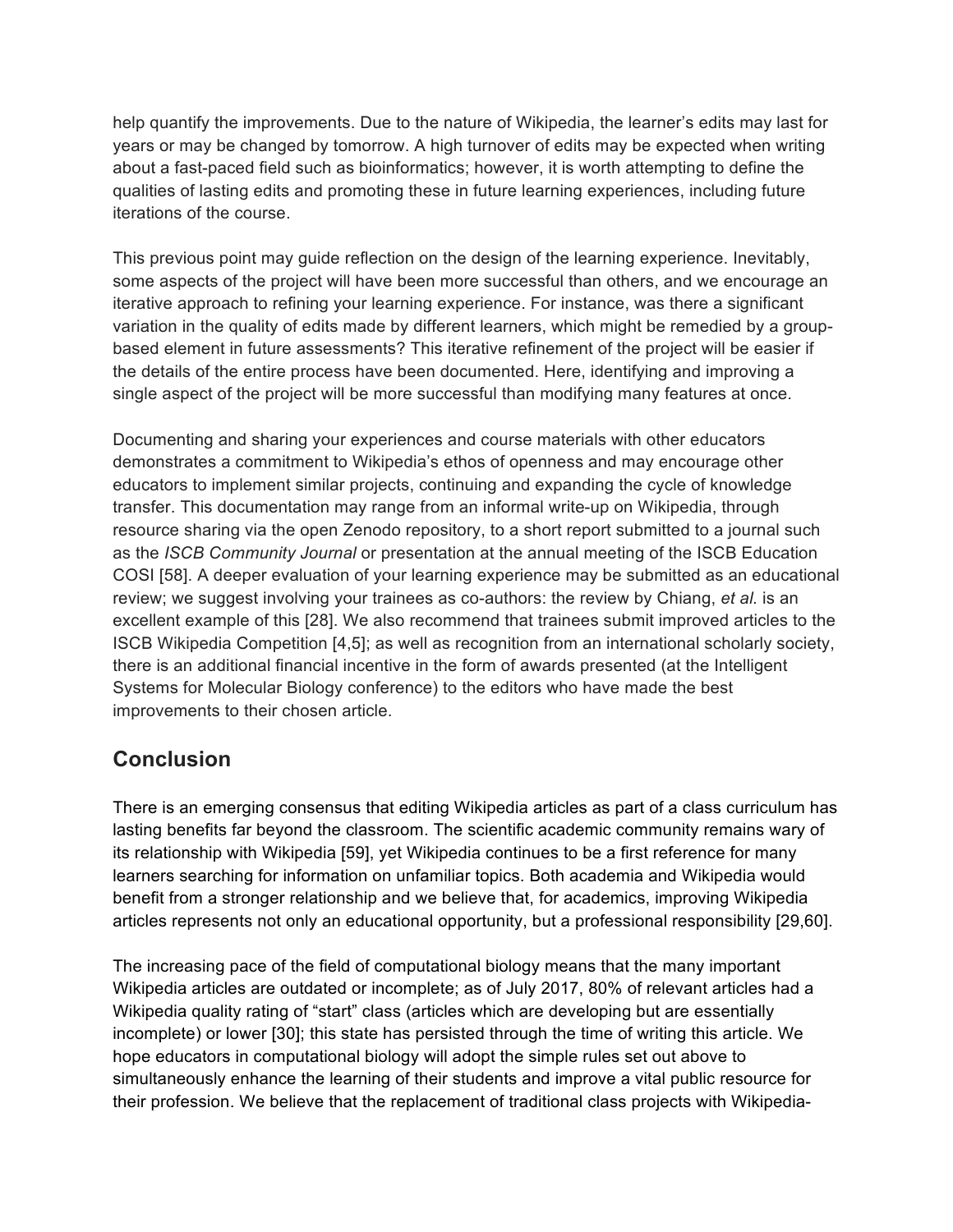based learning experiences is something to be embraced, and marks, "[t]he end of throwaway assignments and the beginning of real-world impact for student editors" [10].

### **References**

1. Wikipedia: List of most popular websites. [cited 29 March 2020]. In: Wikipedia [Internet]. San Francisco: Wikimedia. Available from:

https://en.wikipedia.org/w/index.php?title=List\_of\_most\_popular\_websites&oldid=944679471.

2. Pageviews Analysis [cited 2020 March 29]. Available from: https://tools.wmflabs.org/pageviews/?project=en.wikipedia.org&platform=allaccess&agent=user&redirects=0&range=last-year&pages=Bioinformatics|CRISPR.

3. Konieczny P. Teaching with Wikipedia in a 21st-Century Classroom: Perceptions of Wikipedia and Its Educational Benefits. J Assoc Inf Sci Technol 2016;67(7):1523-1534

4. Bateman A, Kelso J, Mietchen D, Macintyre G, Di Domenico T, Abeel T, et al. ISCB Computational Biology Wikipedia Competition. PLOS Comput Biol 2013;9(9):e1003242 doi: 10.1371/journal.pcbi.1003242

5. Kilpatrick AM. The 5th ISCB Wikipedia Competition: coming to a classroom near you? PLOS Comput Biol 2016;12(12):e1005235 doi: 10.1371/journal.pcbi.1005235

6. Hartenbach A. Russ College graduate students take top prizes in international Wikipedia competition. Ohio University. 2018 Jul 26 [Cited 2019 October 16]. Available from: https://www.ohio.edu/engineering/news/news-story.cfm?newsItem=70657425-5056-A874- 1D4E90FFB4E7BC0C.

7. Chromosome conformation capture. [cited 29 March 2020]. In: Wikipedia [Internet]. San Francisco: Wikimedia. Available from:

https://en.wikipedia.org/w/index.php?title=Chromosome\_conformation\_capture&oldid=9459814 10

8. Molecular phylogenetics. [cited 29 March 2020]. In: Wikipedia [Internet]. San Francisco: Wikimedia. Available from:

https://en.wikipedia.org/w/index.php?title=Molecular\_phylogenetics&oldid=945076943.

9. Ruzzo-Tompa algorithm. [cited 29 March 2020]. In: Wikipedia [Internet]. San Francisco: Wikimedia. Available from:

https://en.wikipedia.org/w/index.php?title=Ruzzo%E2%80%93Tompa\_algorithm&oldid=9269690 40.

10. Wikipedia:Education program. [cited 29 March 2020]. In: Wikipedia [Internet]. San Francisco: Wikimedia. Available from:

https://en.wikipedia.org/w/index.php?title=Wikipedia:Education\_program&oldid=942391593.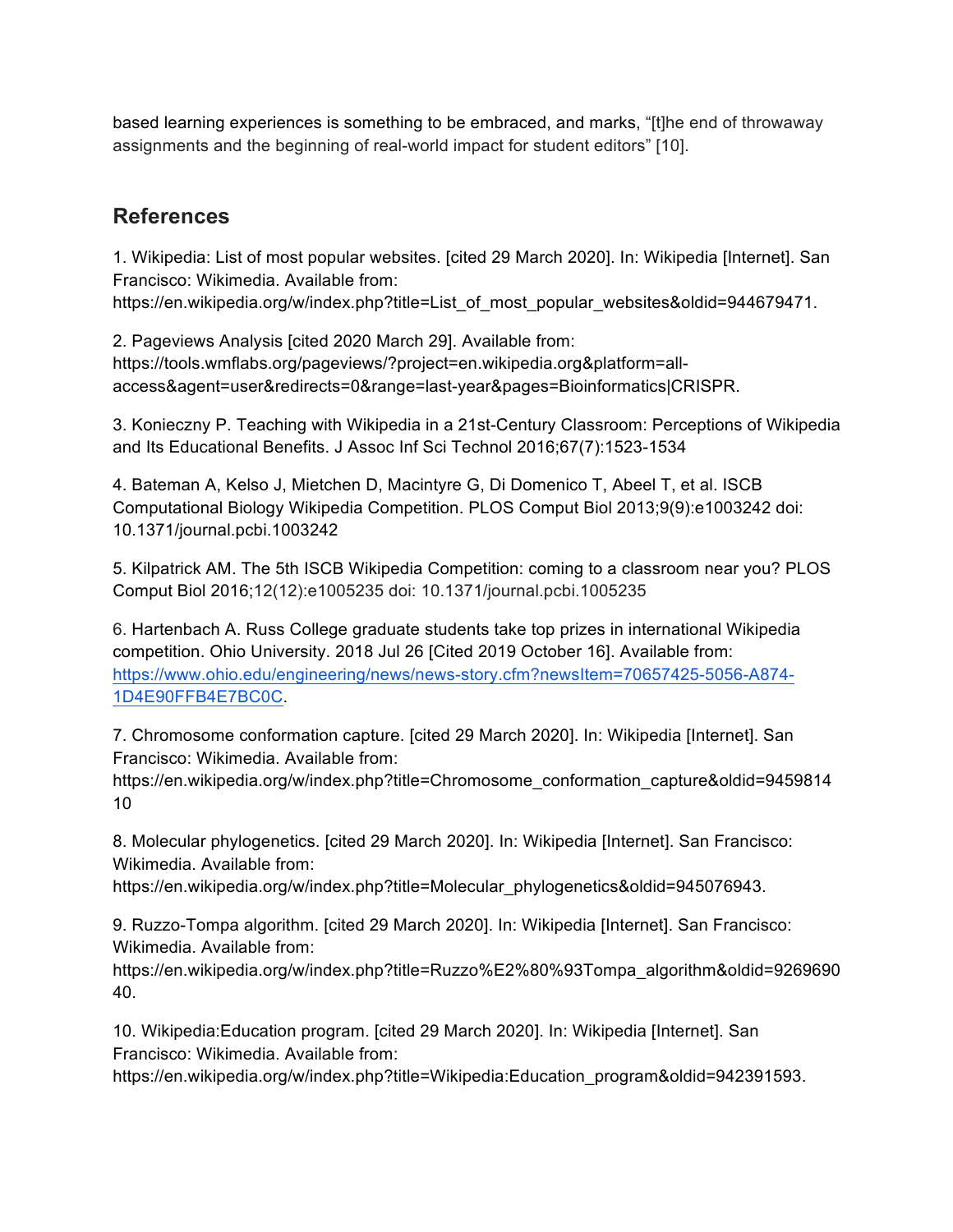11. Carver BW, Davis R, Kelley RT, Obar JA, Davis LL. Assigning Students to Edit Wikipedia: four case studies. E-Learning and Digital Media 2012;9(3):273-283 doi: 10.2304/elea.2012.9.3.273

12. Shane-Simpson C, Che E, Brooks PJ. Giving Psychology Away: Implementation of Wikipedia Editing in an Introductory Human Development Course. *Psychology Learning & Teaching* 2016;15(3):268-293 doi: 10.1177/1475725716653081

13. Reynolds JA, Thaiss C, Katkin W, Thomson, Jr. RJ. Writing-to-learn in Undergraduate Science Education: A Community-Based, Conceptually Driven Approach. CBE Life Sci Educ 2012;11(1):17-25 doi: 10.1187/cbe.11-08-0064

14. Bazerman C, Little J, Bethel L, Chavkin T, Fouquette D, Garufis J. Reference Guide to Writing Across the Curriculum. Parlor Press LLC; 2005

15. Stewart TL, Myers AC, Culley MR. Enhanced Learning and Retention through "Writing to Learn" in the Psychology Classroom. Teach Psychol 2010;37(1):46-49 doi: 10.1080/00986280903425813

16. Hartman JD. Writing to learn and communicate in a data structures course. SIGCSE '89 Proceedings of the Twentieth SIGCSE Technical Symposium on Computer Science Education; 1989. doi: 10.1145/65293.71191

17. TEAL Center Staff. Student-centered Learning. Teaching Excellence in Adult Literacy (TEAL) Center. 2010 [Cited 2019 October 16]. Available from: https://lincs.ed.gov/sites/default/files/6%20\_TEAL\_Student-Centered.pdf

18. Gelbart H, Yarden A. Learning Genetics through an Authentic Research Simulation in Bioinformatics. J Biol Educ 2010;40(3):107-112. doi: 10.1080/00219266.2006.9656026

19. Campbell AM. Public Access for Teaching Genomics, Proteomics, and Bioinformatics. Cell Biol Educ 2003;2:98-111. doi: 10.1187/cbe.03-02-0007

20. Rule AC. Editorial: The Components of Authentic Learning. Journal of Authentic Learning 2006;3(1)1-10

21. Forte A, Bruckman A. From Wikipedia to the classroom: exploring online publication and learning. Proceedings of the 7th International Conference of the Learning Sciences. Bloomington, IN; 2006. doi: 10.5555/1150034.1150061

22. Thomas P, King D, Minocha S, Taylor J. Wikis supporting authentic, collaborative activities: lessons from distance education. ALT-C 2008 Research Proceedings. 2008.

23. Welch L, Brooksbank C, Schwartz R, Morgan SL, Gaeta B, Kilpatrick AM, et al. Applying, Evaluating and Refining Bioinformatics Core Competencies (An Update from the Curriculum Task Force of ISCB's Education Committee). PLOS Comput Biol 2016;12(5):e1004943 doi: 10.1371/journal.pcbi.1004943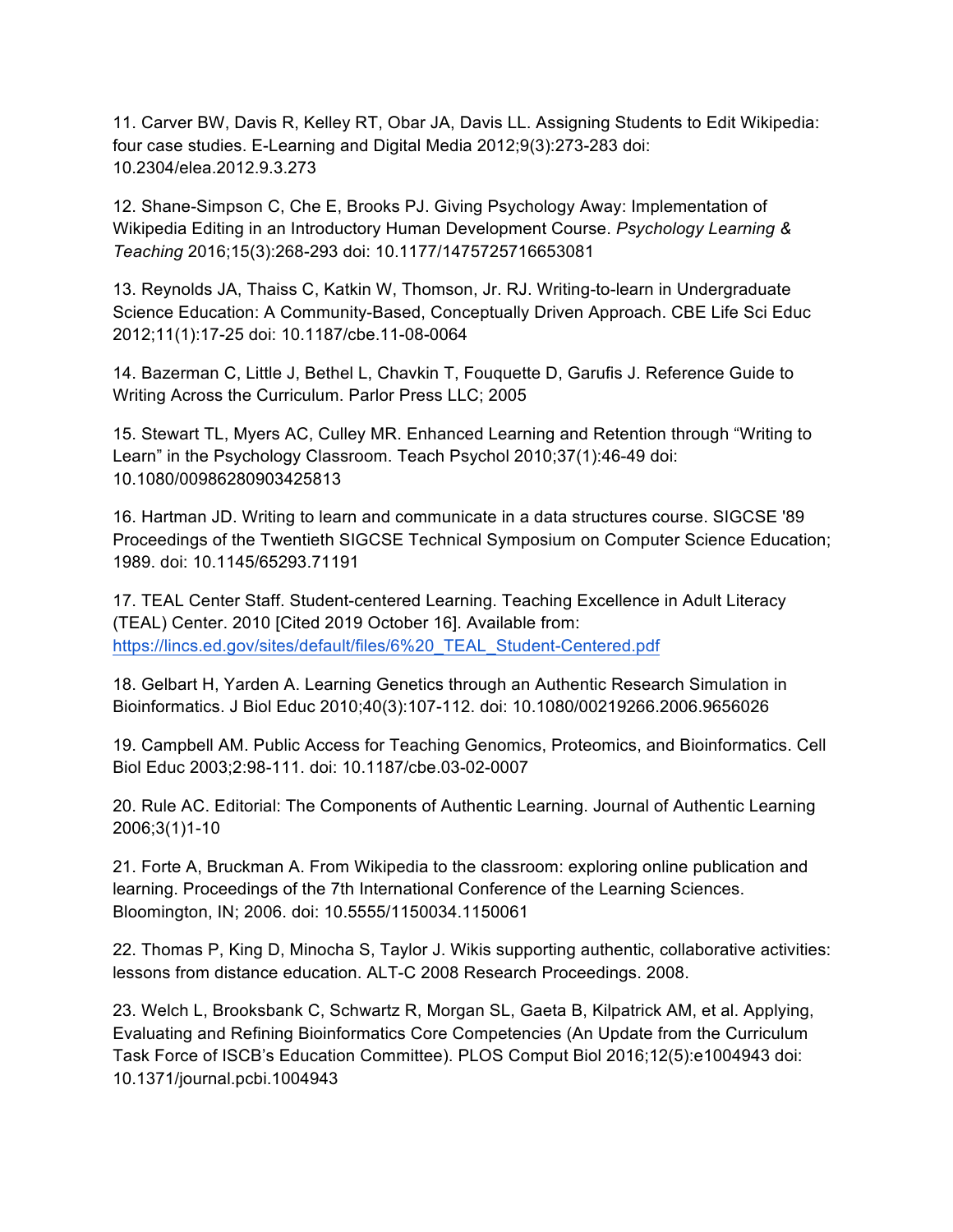24. Mulder N, Schwartz R, Brazas MD, Brooksbank C, Gaeta B, Morgan SL, et al. The development and application of bioinformatics core competencies to improve bioinformatics training and education. PLOS Comput Biol 2018;14(2):e1005772 doi: 10.1371/journal.pcbi.1005772

25. Authentic Learning (2014). In *The Glossary of Education Reform*. Retrieved from https://www.edglossary.org/authentic-learning/ (accessed 5 April 2019).

26. Logan DW, Sandal M, Gardner PP, Manske M, Bateman A. Ten Simple Rules for Editing Wikipedia. PLOS Comput Biol 2010;6(9):e1000941 doi: 10.1371/journal.pcbi.1000941

27. Welch L, Lewitter, F, Schwartz R, Brooksbank C, Radivojac P, Gaeta, B, et al. Bioinformatics Curriculum Guidelines: Towards a Definition of Core Competencies. PLOS Comput Biol 2014;10(3):e1003496 doi: 10.1371/journal.pcbi.1003496

28. Chiang CD, Lewis CL, Wright MDE, Agapova S, Akers B, Azad TD, et al. Learning Chronobiology by Improving Wikipedia. J Biol Rhythms 2012;27(4):333-336 doi: 10.1177/0748730412449578

29. Callis KL, Christ LR, Resasco J, Armitage DW, Ash JD, Caughlin TT, et al. Improving Wikipedia: educational opportunity and professional responsibility. Trends Ecol Evol 2009;24(4):177-179 doi: 10.1016/j.tree.2009.01.003

30. O'Neill K, Rai V, Kilpatrick AM. The International Society for Computational Biology and WikiProject Computational Biology: celebrating 10 years of collaboration towards open access. *Bioinformatics* 2017;33(15):2429-2430 doi: 10.1093/bioinformatics/btx388

31. Smith-Waterman algorithm: difference between revisions. [cited 27 February 2020]. In: Wikipedia [Internet]. San Francisco: Wikimedia. Available from: https://en.wikipedia.org/w/index.php?title=Smith%E2%80%93Waterman\_algorithm&type=revisio n&diff=757651058&oldid=749492818.

32. Fink DL. Creating Significant Learning Experiences: An Integrated Approach to Designing College Courses. San Francisco: Jossey-Bass; 2003.

33. Wikipedia Release Version Tools: Article lists (data for WikiProject Computational Biology). [cited 16 October 2019]. In: Wikipedia [Internet]. San Francisco: Wikimedia. Available from: https://tools.wmflabs.org/enwp10/cgi-bin/list2.fcgi?run=yes&projecta=Computational\_Biology.

34. Wikipedia:Content assessment. [cited 29 March 2020]. In: Wikipedia [Internet]. San Francisco: Wikimedia. Available from:

https://en.wikipedia.org/w/index.php?title=Wikipedia:Content\_assessment&oldid=947821651.

35. Wikipedia:WikiProject Computational Biology/Popular pages. [cited 29 March 2020]. In: Wikipedia [Internet]. San Francisco: Wikimedia. Available from:

https://en.wikipedia.org/w/index.php?title=Wikipedia:WikiProject\_Computational\_Biology/Popula r\_pages&oldid=944691181.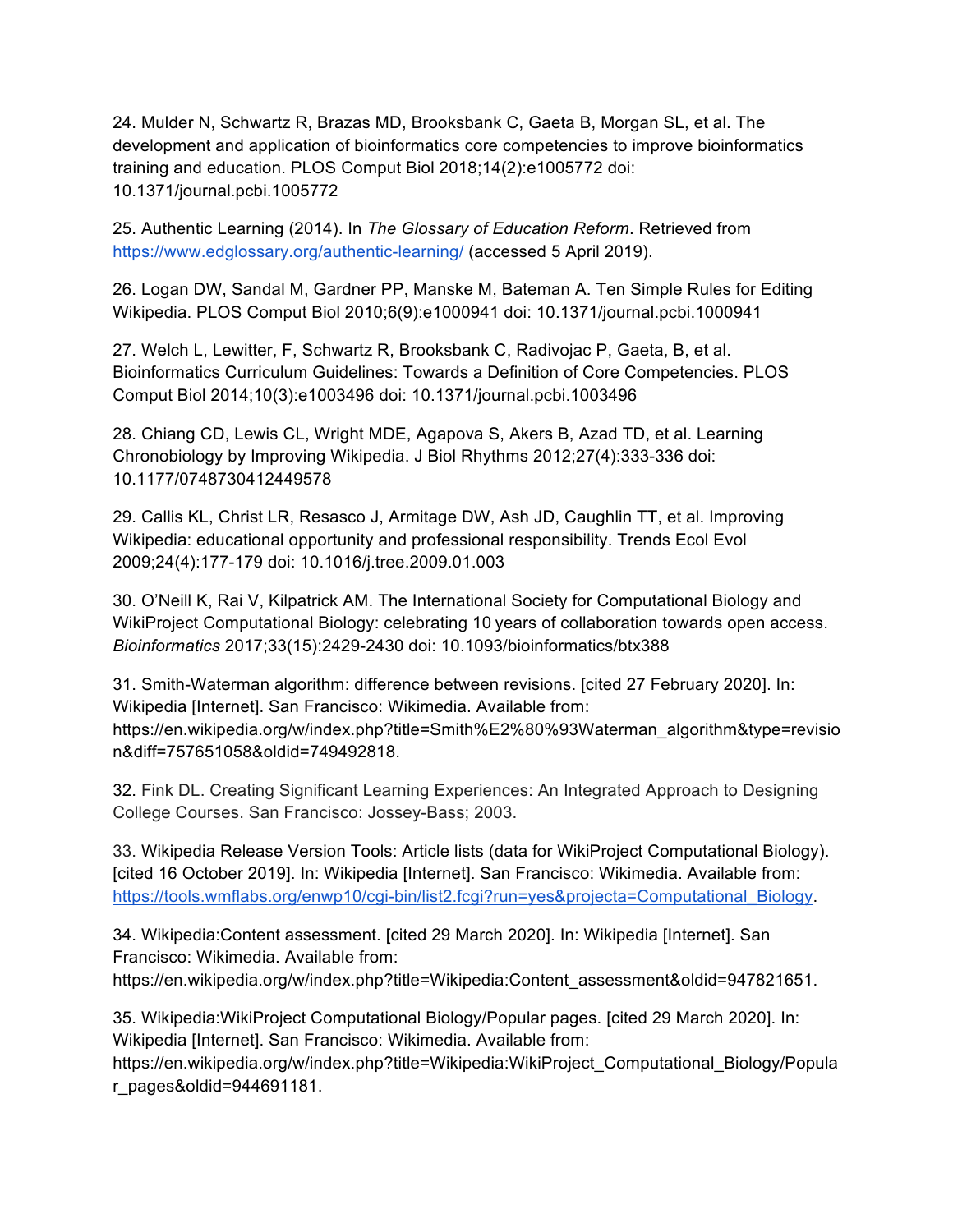36. Renzulli JS, Gentry M, Reis SM. A time and a place for authentic learning. Educational Leadership. 2004;62(1)73-77

37. Margaret Oakley Dayhoff: Difference between revisions. [cited 29 March 2020]. In Wikipedia [Internet]. San Francisco: Wikimedia. Available from:

https://en.wikipedia.org/w/index.php?title=Margaret\_Oakley\_Dayhoff&type=revision&diff=75288 6109&oldid=742817941.

38. Education/Case Studies - Outreach Wiki. [cited 29 March 2020]. In: Wikimedia [Internet]. San Francisco: Wikimedia. Available from: https://outreach.wikimedia.org/w/index.php?title=Education/Case\_Studies&oldid=185813

39. Di Bitetti MS, Ferreras JA. Publish (in English) or perish: The effect on citation rate of using languages other than English in scientific publications. Ambio. 2017;46(1)121-127 doi: 10.1007/s13280-016-0820-7

40. Blumenthal H. Tips for Grading a Wikipedia assignment. 2017 Nov 15 [cited 16 October 2019]. In: Recent News from Wiki Education [Internet]. San Francisco: Wikimedia. Available from: https://wikiedu.org/blog/2017/11/15/tips-for-grading-a-wikipedia-assignment/

41. Wikimedia Foundation. Wiki Education Classroom Program example grading rubric. Wikimedia. 2017 Nov 14 [Cited 2019 October 16]. Available from: https://upload.wikimedia.org/wikipedia/commons/d/d2/Wiki\_Education\_Classroom\_Program\_ex ample\_grading\_rubric.pdf.

42. Wikimedia Foundation. Instructor Basics: How to use Wikipedia as a teaching tool. Wikimedia. 2012 Nov 1 [Cited 2019 October 16]. Available from: https://upload.wikimedia.org/wikipedia/commons/9/92/Instructor\_Basics\_How\_to\_Use\_Wikipedi a as a Teaching Tool.pdf.

43. Abbuhl R. Using models in writing instruction: a comparison with native and nonnative speakers of English. SAGE Open. 2011;1(3)1-12 doi: 10.1177/2158244011426295

44. Template:ISCB Wikipedia competition. [cited 29 March 2020]. In: Wikipedia [Internet]. San Francisco: Wikimedia. Available from:

https://en.wikipedia.org/w/index.php?title=Template:ISCB\_Wikipedia\_competition&oldid=91254 7043

45. Wikipedia:Five pillars. [cited 29 March 2020]. In: Wikipedia [Internet]. San Francisco: Wikimedia. Available from:

https://en.wikipedia.org/w/index.php?title=Wikipedia:Five\_pillars&oldid=946235296.

46. User:Rockpocket/Training. [cited 29 March 2020]. In: Wikipedia [Internet]. San Francisco: Wikimedia. Available from:

https://en.wikipedia.org/w/index.php?title=User:Rockpocket/Training&oldid=495454824.

47. Wikipedia:The Wikipedia Adventure. [cited 29 March 2020]. In: Wikipedia [Internet]. San Francisco: Wikimedia. Available from: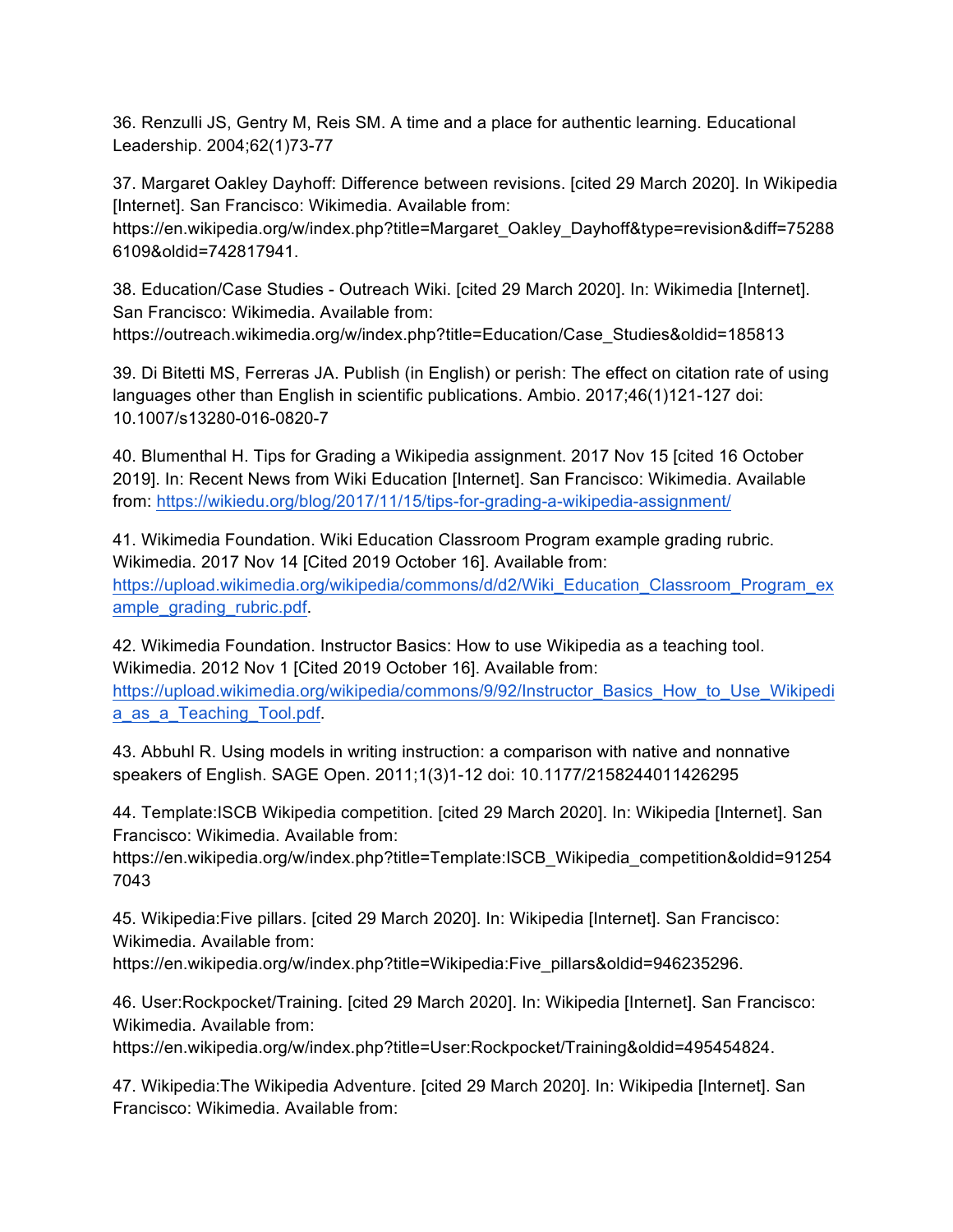https://en.wikipedia.org/w/index.php?title=Wikipedia:The\_Wikipedia\_Adventure&oldid=9427958 82.

48. Wikipedia:Sandbox. [cited 29 March 2020]. In: Wikipedia [Internet]. San Francisco: Wikimedia. Available from:

https://en.wikipedia.org/w/index.php?title=Wikipedia:Sandbox&oldid=947994329.

49. Friedrich P. Feedback as a Gift. Training and Development Magazine. 2012 Jan [Cited 2019 October 16]. Available from: http://takechargeinc.com/wp-content/uploads/2012/01/Feedbackas-a-Gift-TD-Magazine-01-2012.pdf

50. Template:Educational assignment. [cited 29 March 2020]. In: Wikipedia [Internet]. San Francisco: Wikimedia. Available from:

https://en.wikipedia.org/w/index.php?title=Template:Educational\_assignment&oldid=577848387.

51. Wikipedia:Please do not bite the newcomers. [cited 29 March 2020]. In: Wikipedia [Internet]. San Francisco: Wikimedia. Available from:

https://en.wikipedia.org/w/index.php?title=Wikipedia:Please\_do\_not\_bite\_the\_newcomers&oldid =946821365.

52. Dashnow H, Lonsdale A, Bourne PE. Ten Simple Rules for Writing a PLOS Ten Simple Rules Article. PLOS Comput Biol 2014;10(10):e1003858 doi: 10.1371/journal.pcbi.1003858

53. Wikipedia:Dispute resolution. [cited 29 March 2020]. In: Wikipedia [Internet]. San Francisco: Wikimedia. Available from:

https://en.wikipedia.org/w/index.php?title=Wikipedia:Dispute\_resolution&oldid=898152724.

54. McAndrew E, Johns J. Use of Wikipedia in Higher Education. 2018 May 25 [cited 16 October 2019]. In: Wikimedian in Residence [Internet]. Edinburgh: The University of Edinburgh. Available from: https://thinking.is.ed.ac.uk/wir/use-of-wikipedia-in-higher-education/.

55. Wikipedia:School and university projects. [cited 29 March 2020]. In: Wikipedia [Internet]. San Francisco: Wikimedia. Available from:

https://en.wikipedia.org/w/index.php?title=Wikipedia:School\_and\_university\_projects&oldid=944 605150.

56. Mietchen D, Wodak S, Wasik S, Szostak N, Dessimoz C. Submit a Topic Page to *PLOS Computational Biology* and Wikipedia. PLOS Comput Biol 2018;14(5):e1006137 doi: 10.1371/journal.pcbi.1006137

57. Anderson LW, Krathwohl DR, editors. A taxonomy for learning, teaching and assessing: A revision of Bloom's taxonomy of educational objectives. Allyn and Bacon. ISBN 978-0-8013- 1903-7; 2001

58. Education COSI. [cited 18 October 2019]. In: International Society for Computational Biology Community of Special Interest [Internet]. Leesburg: ISCB. Available from: http://cosi.iscb.org/wiki/Education:Home